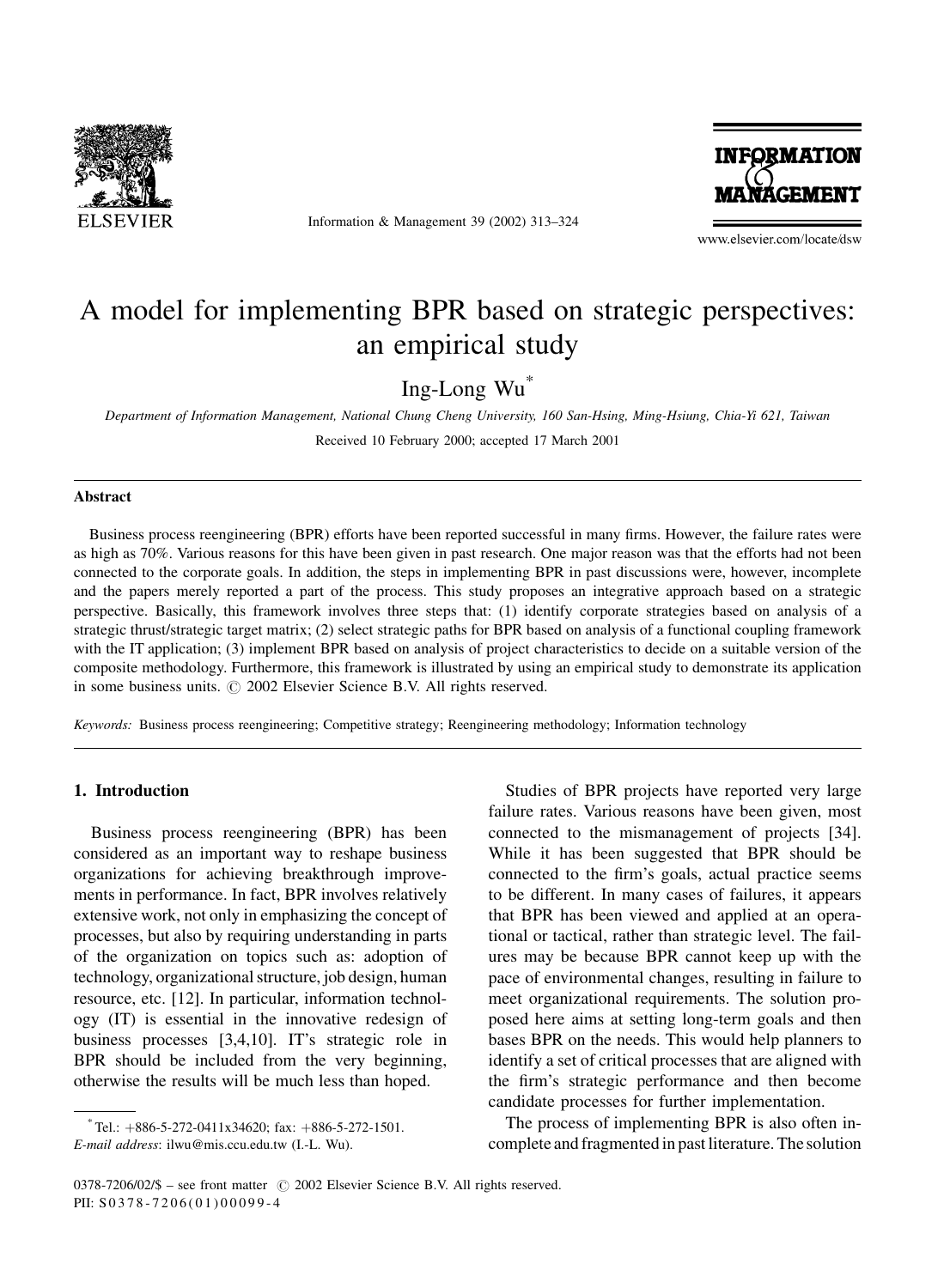to this problem might be achieved in two steps. The first step can be considered from two aspects. First, to achieve substantive reengineering performance, a business process should be first analyzed by certain characteristics from a high-level perspective [33]. These pertain to how different functions are coupled to each other and orchestrated to produce a common process outcome. Second, IT is viewed as a powerful enabler in BPR, and thus BPR efforts would be difficult to implement without the support of IT. Past studies for strategic use of IT in organizations are abundant [30,38]. Thus, many researchers have tried to extend the viewpoint of IT's strategic use to business processes.

The second step is in physically implementing BPR tasks for candidate processes. Various project characteristics call for different methodological choices and there are numerous reengineering methodologies for selection. This makes BPR project planners difficult to physically proceed for BPR. Thus, the identification of a suitable methodology is an important consideration for implementing BPR.

In conclusion, it is therefore imperative to approach BPR with an integrative aspect of the three steps discussed above. Furthermore, the analytical techniques used for each step are also discussed. Finally, this framework is examined by an empirical study.

## 2. Literature review

### 2.1. IT and BPR

When the business environment becomes both complex and changeable, the traditional functional architecture and the division of labor no longer satisfy the organizational needs. Thus, an integration of cross-functions based on a process perspective is expected to increase organizational efficiency [17,18]. IT is a major facilitator of BPR and it must be considered in the process [11,36]. In particular, the introduction of IT into an organization should be associated with the empowering aspects of the jobs held by the organizational personnel, indicating that IT and BPR are closely interrelated [1,26]. The application of IT always accompanies BPR, and as a result there is some degree of improvement in performance [14,15]. Without the involvement of IT's role in BPR, the efforts will be destined to failure [9,16].

### 2.2. Operational aspects of BPR

BPR is the examination of the flow of activities and information that make up the key business processes in an organization with a view to simplification, cost reduction or improvement in quality or flexibility [24]. BPR focuses almost exclusively on improving the firm's internal operations such as product distribution and delivery performance to the customers [31]. BPR is defined as a one-time process innovation effort to achieve radical business improvement [7]. BPR is defined as a fundamental rethinking and redesign of operational processes and organizational structure, focused on the organization's core competence, to achieve dramatic improvements in organizational performance [22].

#### 2.3. Identification of corporate strategies

The identification of corporate strategies must be able to predict the future development, take the lead in business process thinking, and draft plans for emergency, to meet the future and uncertain challenge [21]. These methods to develop strategic opportunities include: a five competitive force model, analysis of the value chain [25], the strategic thrust/strategic target matrix [37], critical success factors [28], the customer resource life cycle [19], and McFarlan's framework [23].

More specifically, the adoption of these methods to identify strategic opportunities and further the application of IT to achieve the strategic opportunities were not very clear for the performance in practice, except for the value chain and strategic thrust/strategic target matrix [2]. The first considers the analysis of internal functions and hopefully achieves competitive position through the changes of internal functions, while the second is directed to the analysis of external environment, for which the proper strategies are developed toward certain targets, as indicated in Fig. 1. This matrix constitutes three strategic targets: suppliers, customers, and competitors, and five strategic thrusts or competitive strategies: cost, innovation, growth, strategic alliance, and differentiation.